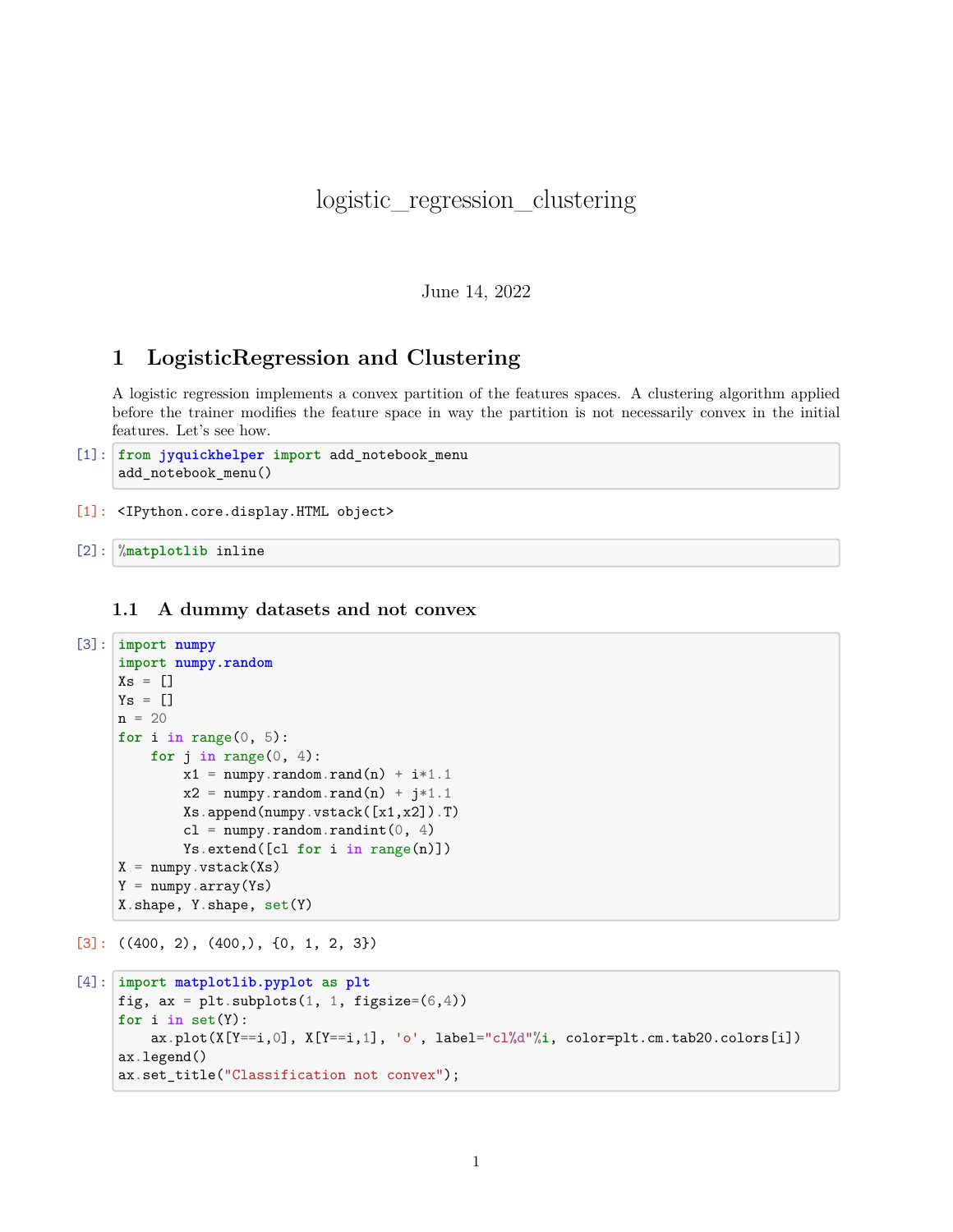

#### **1.2 One function to plot classification in 2D**

```
[5]: import matplotlib.pyplot as plt
     def draw_border(clr, X, y, fct=None, incx=1, incy=1, figsize=None, border=True,␣
      ↪clusters=None, ax=None):
         # see https://sashat.me/2017/01/11/list-of-20-simple-distinct-colors/
         # https://matplotlib.org/examples/color/colormaps_reference.html
         _unused_ = ["Red", "Green", "Yellow", "Blue", "Orange", "Purple", "Cyan",
                   "Magenta", "Lime", "Pink", "Teal", "Lavender", "Brown", "Beige",
                   "Maroon", "Mint", "Olive", "Coral", "Navy", "Grey", "White", "Black"]
         h = .02 # step size in the mesh
         # Plot the decision boundary. For that, we will assign a color to each
         # point in the mesh [x_min, x_max]x[y_min, y_max].
         x_{min}, x_{max} = X[:, 0].min() - incx, X[:, 0].max() + incxy_{min}, y_{max} = X[:, 1] . min() - incy, X[:, 1] . max() + incyxx, yy = numpy.meshgrid(numpy.arange(x_min, x_max, h), numpy.arange(y_min, y_max,
      \leftrightarrowh))
         if fct is None:
             Z = \text{clr.predict(numpy.c_{x.ravel(), yy.ravel()})else:
             Z = fct(clr, numpy.c[xx.ravel(), yy.ravel()])# Put the result into a color plot
         cmap = plt.cm.tab20Z = Z.\nreshape(xx.\nshape)
```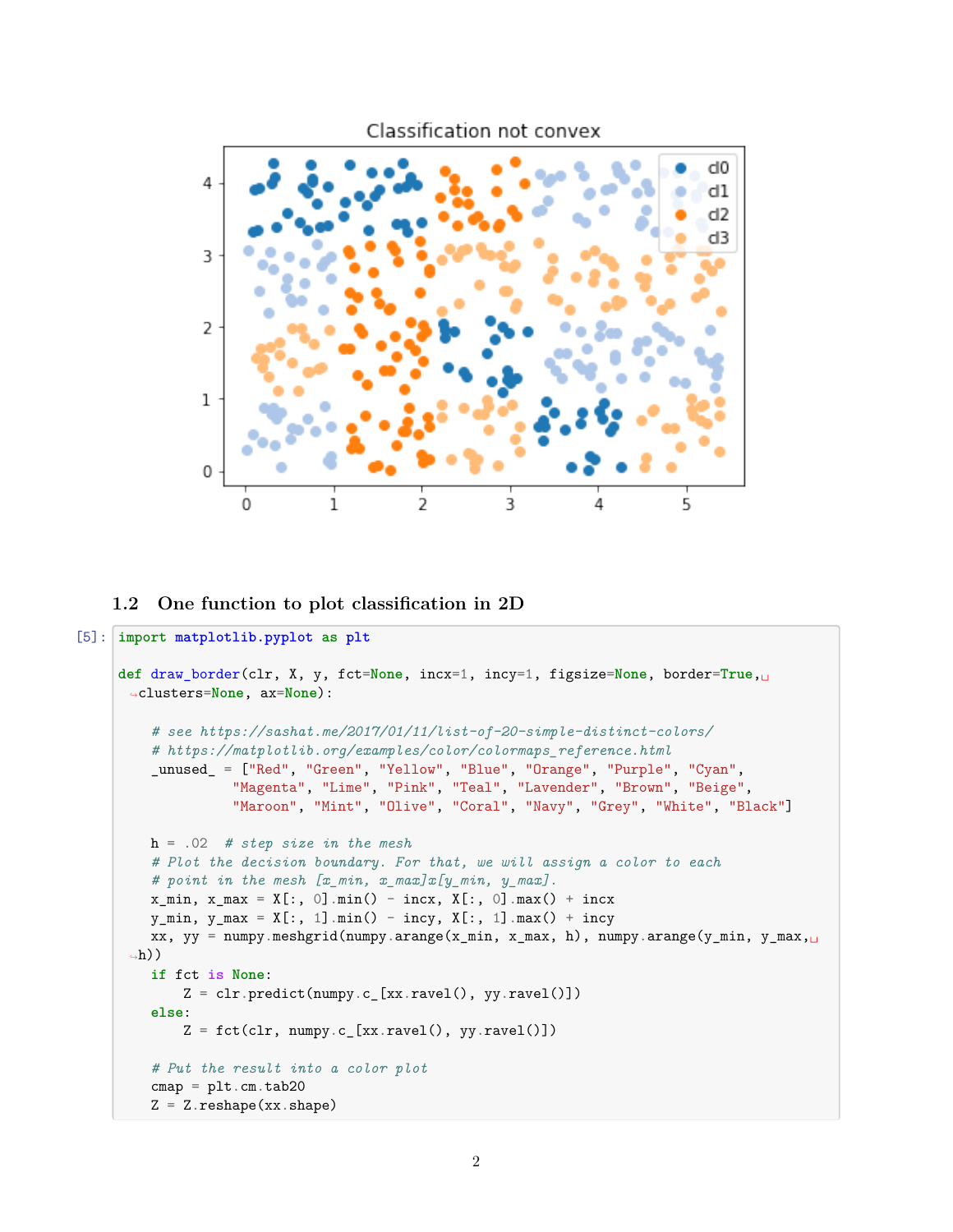```
if ax is None:
    fig, ax = plt.subplots(1, 1, figsize=figsize or (4, 3))
ax.pcolormesh(xx, yy, Z, cmap=cmap)
# Plot also the training points
ax.scatter(X[:, 0], X[:, 1], c=y, edgecolors='k', cmap=cmap)
ax.set_xlabel('Sepal length')
ax.set_ylabel('Sepal width')
ax.set_xlim(xx.min(), xx.max())
ax.set_ylim(yy.min(), yy.max())
# Plot clusters
if clusters is not None:
    mat = []ym = []for k, v in clusters.items():
        mat.append(v.cluster_centers_)
        ym.extend(k for i in range(v.cluster_centers_.shape[0]))
    cx = \text{number}.\text{vstack}(\text{mat})ym = numpy.array(ym)
    ax.\text{scatter}(cx[:, 0], cx[:, 1], c=ym, edgecolors='y', canep=cmp, s=300)return ax
```
## **1.3 Logistic Regression**

```
[6]: from sklearn.linear_model import LogisticRegression
     clr = LogisticRegression(solver='lbfgs', multi_class='multinomial')
     clr.fit(X, Y)
```

```
[6]: LogisticRegression(C=1.0, class_weight=None, dual=False, fit_intercept=True,
               intercept scaling=1, max iter=100, multi class='multinomial',
               n_jobs=None, penalty='l2', random_state=None, solver='lbfgs',
               tol=0.0001, verbose=0, warm_start=False)
```

```
[7]: ax = draw_border(clr, X, Y, incx=1, incy=1, figsize=(6,4), border=False)
     ax.set title("Logistic Regression");
```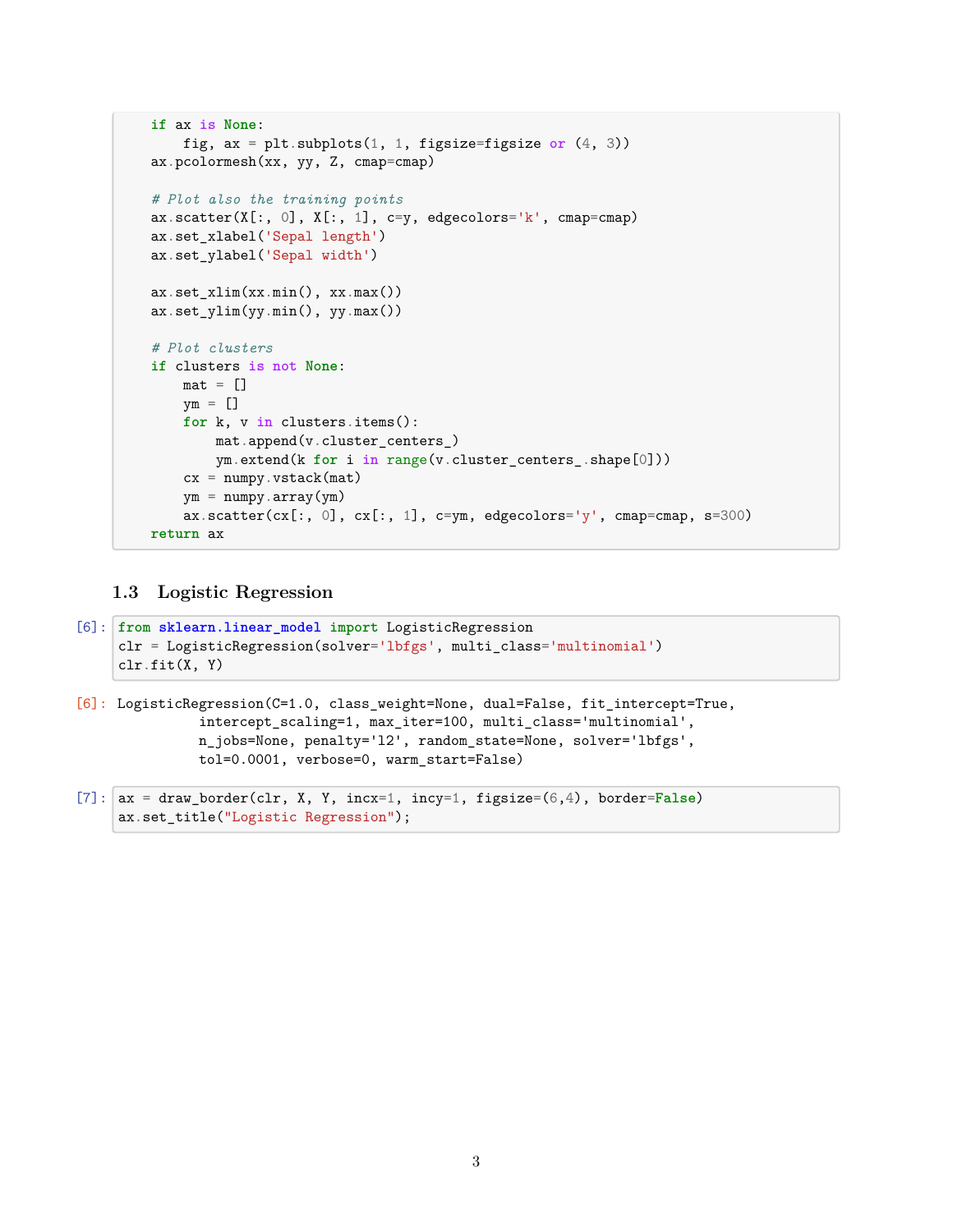

Not quite close!

### **1.4 Logistic Regression and k-means**

```
[8]: from mlinsights.mlmodel import ClassifierAfterKMeans
     clk = ClassifierAfterKMeans(e_solver='lbfgs', e_multi_class='multinomial')
     clk.fit(X, Y)
```

```
c:\python370_x64\lib\site-packages\sklearn\linear_model\logistic.py:757:
ConvergenceWarning: lbfgs failed to converge. Increase the number of iterations.
  "of iterations.", ConvergenceWarning)
```

```
[8]: ClassifierAfterKMeans(c_algorithm='auto', c_copy_x=True, c_init='k-means++',
                c_max_iter=300, c_n_clusters=2, c_n_init=10, c_n_jobs=None,
                c_precompute_distances='auto', c_random_state=None,
                c_tol=0.0001, c_verbose=0, e_C=1.0, e_class_weight=None,
                e_dual=False, e_fit_intercept=True, e_intercept_scaling=1,
                e_max_iter=100, e_multi_class='multinomial', e_n_jobs=None,
                e_penalty='l2', e_random_state=None, e_solver='lbfgs',
                e_tol=0.0001, e_verbose=0, e_warm_start=False)
```
The centers of the first k-means:

```
[9]: clk.clus_[0].cluster_centers_
```

```
[9]: array([[3.26205371, 1.08211905],
            [1.06113799, 3.78383125]])
```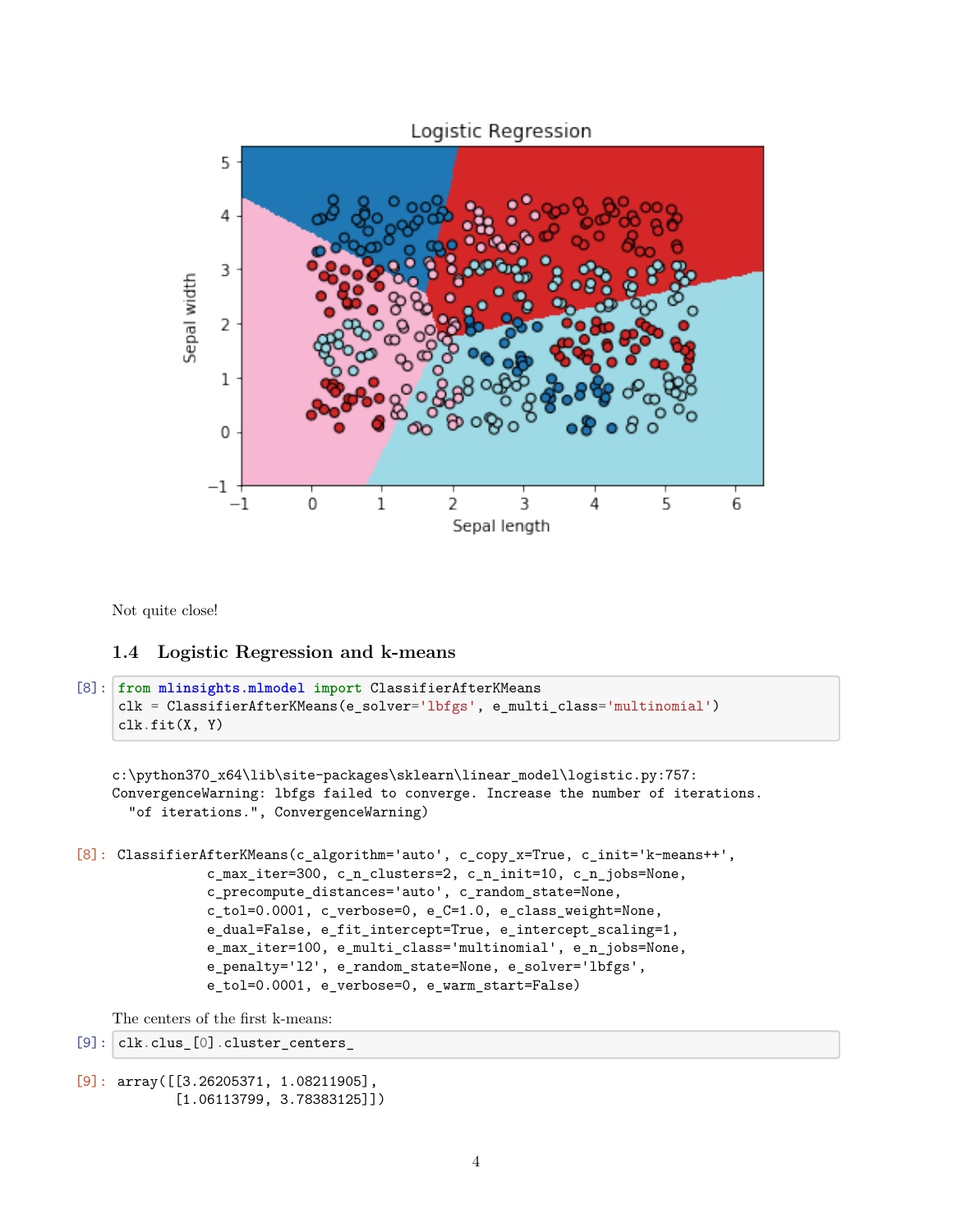[10]: ax = draw\_border(clk, X, Y, incx=1, incy=1, figsize=(6,4), border=**False**, clusters=clk.  $\leftarrow$ clus\_) ax.set\_title("Logistic Regression and K-Means - 2 clusters per class");



The big cricles are the centers of the k-means fitted for each class. It look better!

## **1.5 Variation**

```
[11]: dt = []for cl in range(1, 6):
         clk = ClassifierAfterKMeans(c_n_clusters=cl, e_solver='lbfgs',
                                  e multi class='multinomial', e max iter=700)
         clk.fit(X, Y)
         sc = clk.score(X, Y)dt.append(dict(score=sc, nb_clusters=cl))
     import pandas
     pandas.DataFrame(dt)
[11]: nb_clusters score
     0 1 0.4475
     1 2 0.6600
     2 3 0.7475
     3 4 0.8400
     4 5 0.9200
[12]: ax = draw_border(clk, X, Y, incx=1, incy=1, figsize=(6,4), border=False, clusters=clk.
      \leftarrowclus_)
```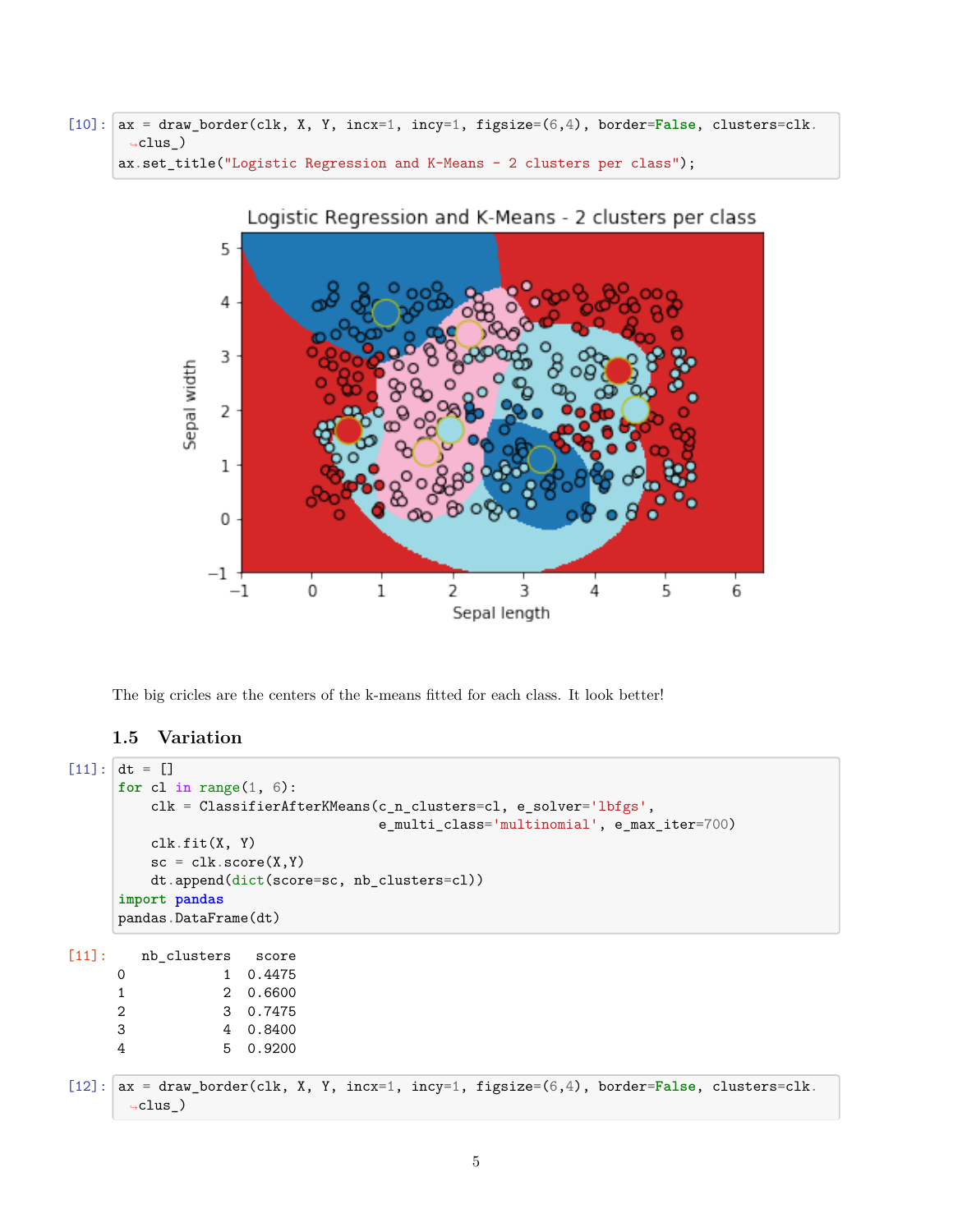#### ax.set\_title("Logistic Regression and K-Means - 8 clusters per class");



#### **1.6 Random Forest**

The random forest works without any clustering as expected.

```
[13]: from sklearn.ensemble import RandomForestClassifier
      rf = RandomForestClassifier(n_estimators=20)
      rf.fit(X, Y)
```

```
[13]: RandomForestClassifier(bootstrap=True, class_weight=None, criterion='gini',
                  max_depth=None, max_features='auto', max_leaf_nodes=None,
                  min_impurity_decrease=0.0, min_impurity_split=None,
                  min_samples_leaf=1, min_samples_split=2,
                  min_weight_fraction_leaf=0.0, n_estimators=20, n_jobs=None,
                  oob_score=False, random_state=None, verbose=0,
                  warm_start=False)
```

```
[14]: ax = draw_border(rf, X, Y, incx=1, incy=1, figsize=(6,4), border=False)
      ax.set_title("Random Forest");
```